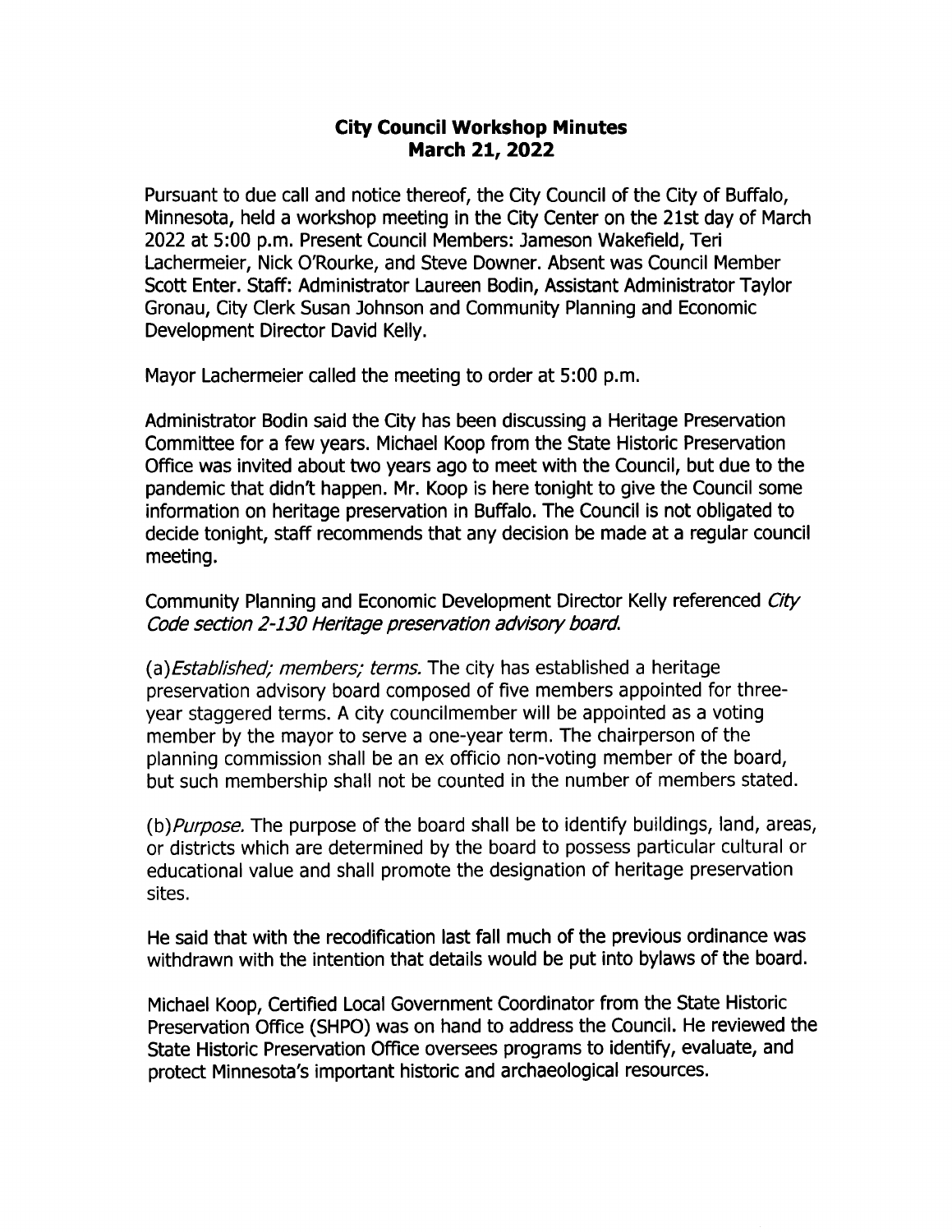What does SHPO do?

- Survey & Inventory
- National Register of Historic Places
- Federal & State Historic Preservation Tax Incentives
- Environmental Reviews
- Heritage Preservation Commission/ Certified Local Government
- State Preservation Plan
- Education & Technical Assistance

A mix of incentives, regulations and education provide the tools that are used to encourage historic preservation across the state.

In 1977, the MN SHPO began a systematic county-by-county survey to identify the state's historic resources. The survey located, identified, and evaluated a range of historic resources, important steps that help provide the basis for making sound judgements in communiry planning. Wright County was surveyed in 1977, but there are no sites in Buffalo identified in their files.

Koop touched on the National Register of Historic Places ( NRHP).

- NRHP is a planning tool
- Buildings, districts, sites, objects, structures may be listed
- Must have both significance and integrity
- Why list?
- Honor and recognition
- State and federal tax credits
- Protections through environmental review
- State and federal grants

The main reason to having the designation on the National Register of Historic Places is to access grants. Legacy grants are the main source of funding for local organizations. A properry must be listed on the National Register of Historic Places to access the grant funding. Another benefit is the Historic Tax Credits which offer an outstanding return on investment. According to the state's economic studies, every dollar invested in the Minnesota tax credit program will generate \$11.30 for the economy.

SHPO reviews thousands of projects annually so they comply with federal and state laws intended to ensure that historic properties are not harmed.

Local Preservation in MN State Statute 471. 193

The legislature finds that the historical, architectural, archaeological, engineering, and cultural heritage of this state is among its most important assets. Therefore, the purpose of this section is to authorize local governing bodies to engage in a comprehensive program of historic preservation, and to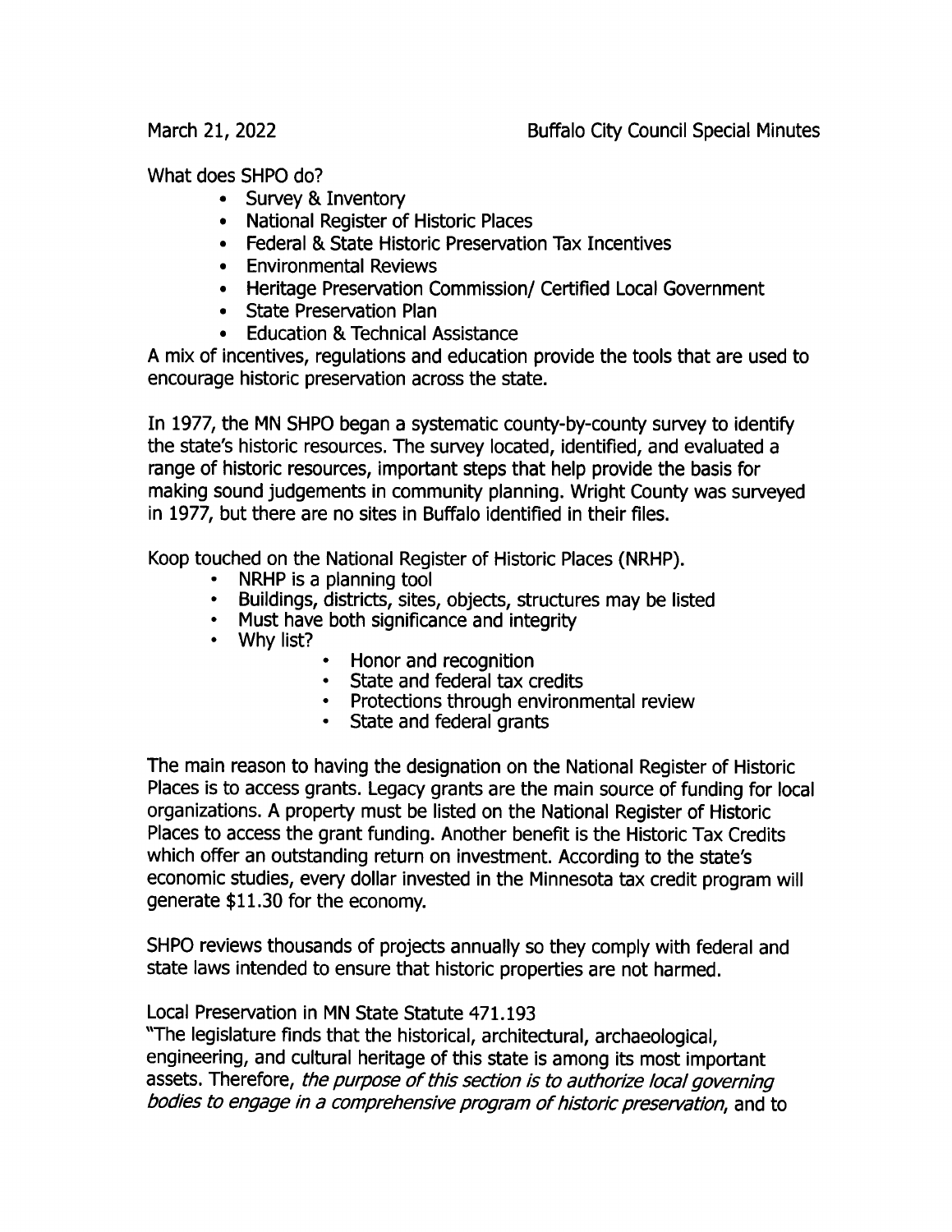Buffalo City Council Minutes **March 21, 2021** 

promote the use and conservation of historic properties for the education, inspiration, pleasure, and enrichment of the citizens of this state."

State enabling legislation ( 471. 193) stipulates that every heritage preservation commission shall include, if available, a member of a county historical society of a county in which the municipality is located. However, the commission is not required to have an architect or historian with a PhD.

Heritage Preservation Commissions ( HPCs) Powers and Duties

Prepare surveys of properties Preserve sites of historic and architectural significance

Educational outreach

Recommend sites for National Register of Historic Places

• Promote acquisition of façade and conservation easements Recommend to city council sites for local designation

Koop referred to Sect. 2-130 City Code shall promote the designation of heritage preservation sites.

Historic context study will not help pick out sites that are historical. The study is more of a historical guide. There are several elements to evaluate sites as landmarks that would need to be part of the ordinance.

Sample Local Designation Criteria

- 1. Its character, interest, or value as part of the development, heritage, or cultural characteristics of the City;
- 2. Its location as a site of a significant historic event;
- 3. Its identification with a person or persons who significantly contributed to the culture and development of the City;
- 4. Its embodiment of distinguishing characteristics of an architectural style, period, form or treatment;
- 5. Its identification as the work of an architectural or master builder whose individual work has influenced the development of the City;
- 6. Its embodiment of elements of architectural design, detail, material, or craftsmanship which represent a significant architectural innovation;
- 7. Its unique location, scale or other physical characteristics represent an established and familiar visual feature of a neighborhood, a district, the community, or the City.

Local designation= strongest protection. Ordinance gives the community power to save these resources. The strongest laws for historic preservation are local laws,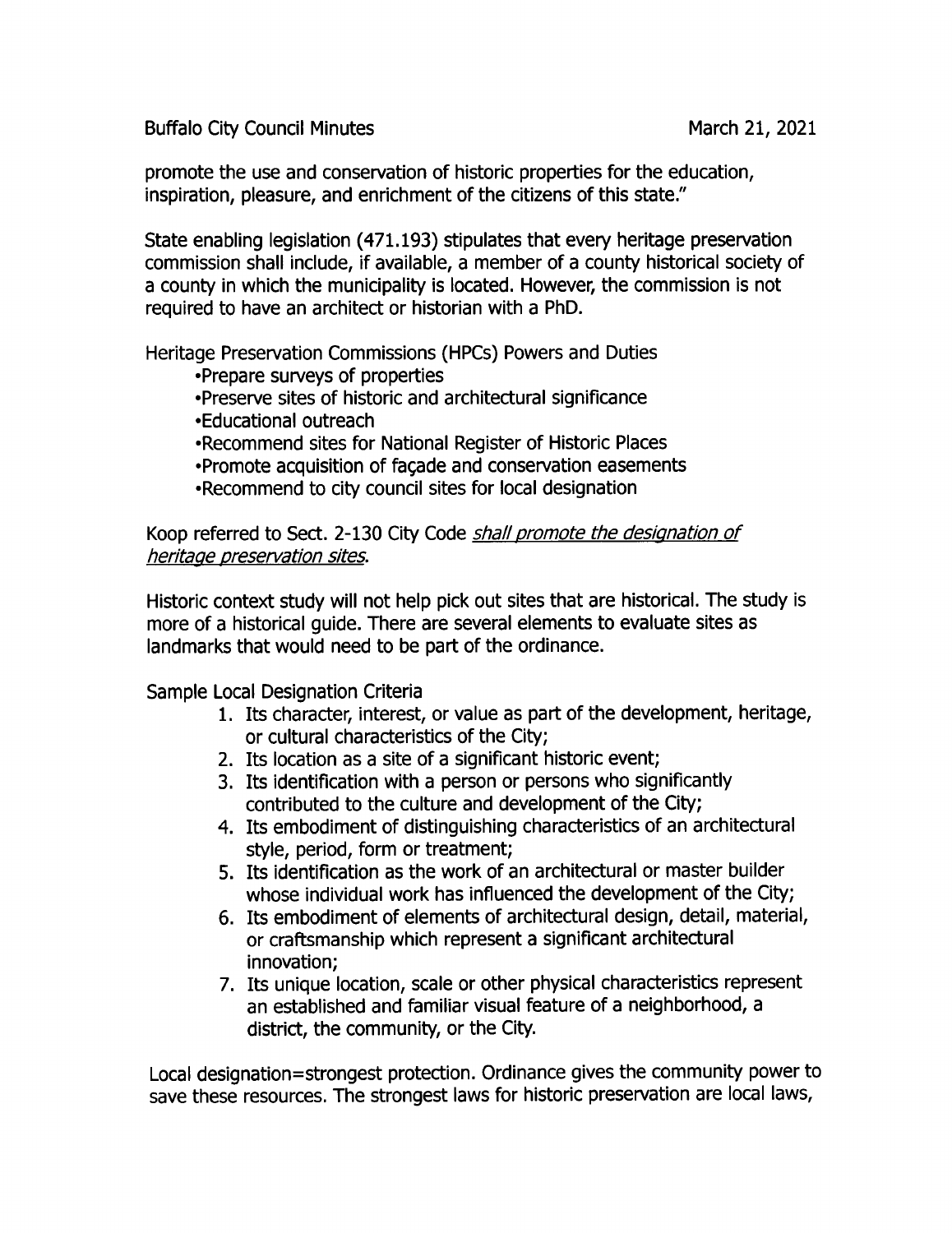not state or federal. A municipal process that allows for the creation of either local landmarks or historic districts and provides a regulatory method to protect a community's historic character is one of the strongest mechanisms to ensure that preservation occurs.

Study after study has shown that preservation ordinances have the effect of stabilizing or increasing the value of residential, commercial, and other property that has been locally designated.

Certified Local Government ( CLG) Program

- Local, State and Federal partnership to promote preservation at the grassroots level
- Gives the local government and citizens a formal role in preservation
- Provides technical assistance to CLG
- Allows the City/CLG to apply for preservation planning grants

CLG grants are awarded to the city for preservation planning projects, not to individuals. It is not for bricks and mortar grants.

What Can Certified Local Government Grants Pay For? Preservation planning projects:

- Historic Context Studies
- Surveys ( buildings or archaeological sites
- National Register of Historic Places or local landmark forms
- Public education
- Preservation plans

The State Historic Preservation Office does have a model ordinance on website to use if needed.

Koop told the Council it is good to have discussions on this. A city needs to be in this for the long haul and it will take time to get a Heritage Preservation Committee up and running.

Mayor asked Council about questions on presentation. None were made.

Mayor directed Staff to list their questions:

1. What is the impact as a Certified Local Government (CLG) relative to Heritage Preservation? Mayor asked if it's one or the other. Koop said you can do one or the other or both. Can chose to have ordinance and HPC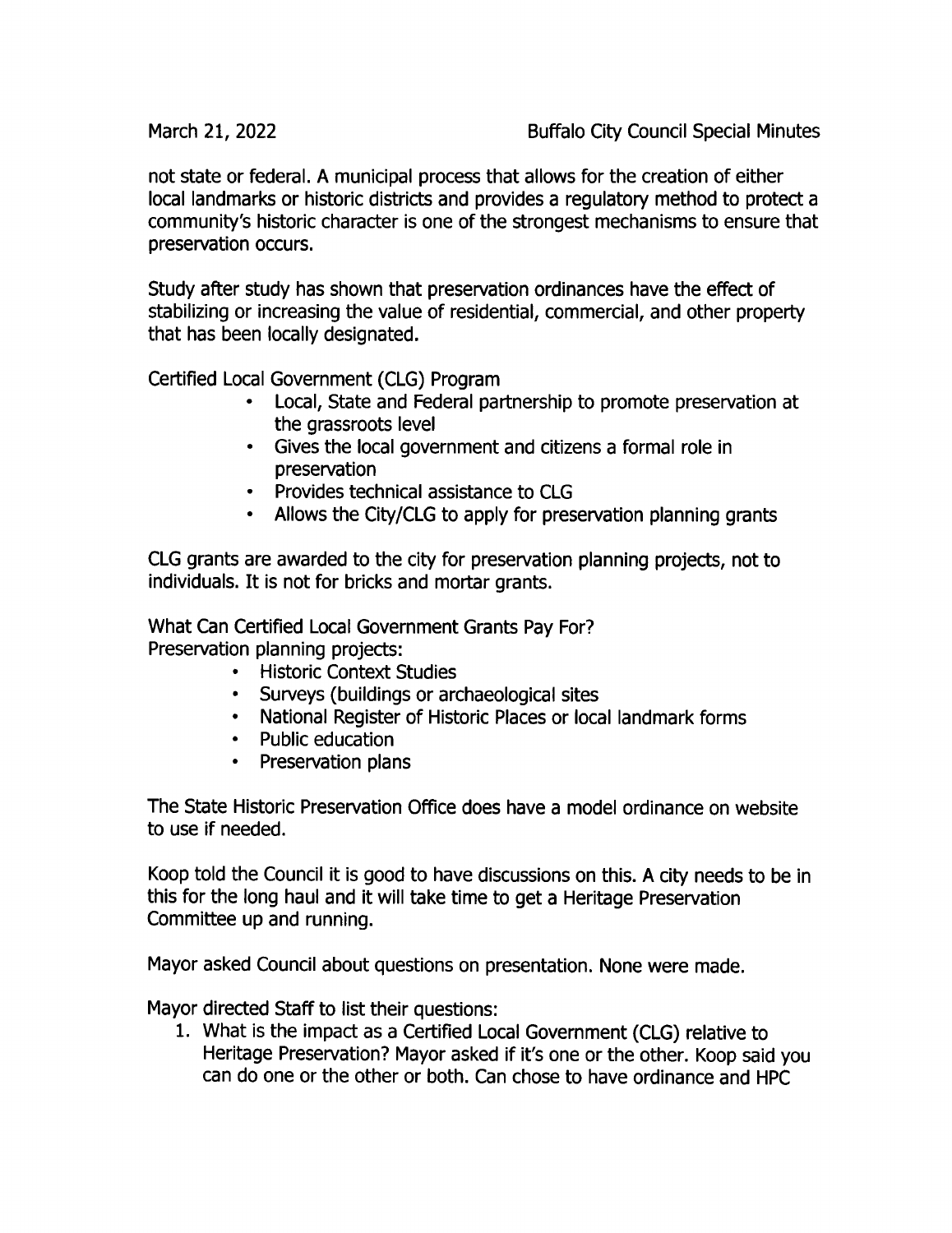Buffalo City Council Minutes March 21, 2021

and have it simple and not apply to become a Certified Local Government. Or you can become a Certified Local Government.

Mayor asked if it is easier for the City to learn as you go. Council has a curiosity and is wondering if Buffalo should ease into it. Koop said that it is ok but maybe not the right answer. Part of the answer is to go to the community not just the Council. Where do the interests lie? Communities who get involved often have a lot of passion and then that energy dissipates over time. It's helpful to be mindful of being in it for the long haul. Some CLG are dormant, and this eventually becomes an issue as they have obligations to fulfill. Cities have been decertified when they don't fulfill the obligation. If an ordinance is passed the City needs to fulfill obligations. State enabling legislation states if by ordinance they are supposed to send annual report as to what they have done. Mayor asked if this is a staff person. Koop said often, but not always.

What's the cost to the city? Koop said there is no actual fee: however, if you are going to be doing some work on a regular basis, someone within staff ends up bearing that responsibility and that is a cost. You need to be willing to commit a certain amount of time to the tasks needed.

- 2. Once <sup>a</sup> building is deemed " significant," will the restrictions on design/ construction and the like remain in perpetuity? Koop said generally speaking, with local designation the answer is yes.
- 3. How would a Heritage/Historic Preservation Commission work with existing advisory boards such as the Parks Advisory Board, the Planning Commission, and the Housing & Redevelopment Authority? Koop said this would be <sup>a</sup> standalone commission. It is not generally <sup>a</sup> commission that you would blend with another board. If ordinance isn't very strong and commission isn't going to be diving headfirst, then potentially the HPC could be folded in. He would not recommend that.
- 4. What impact would the requirements of a Heritage Preservation Commission have on the costs to improve a site or building? Koop said this depends on project itself such as design standards. These are rypically guided by a consultant and assumed that a rehab of a building may cost more than doing it to certain standards, but that isn't always the case. Commission can provide guidance and hopefully add suggestions and advice, so prices aren't automatically driven up. The SHPO has staff that can help with this.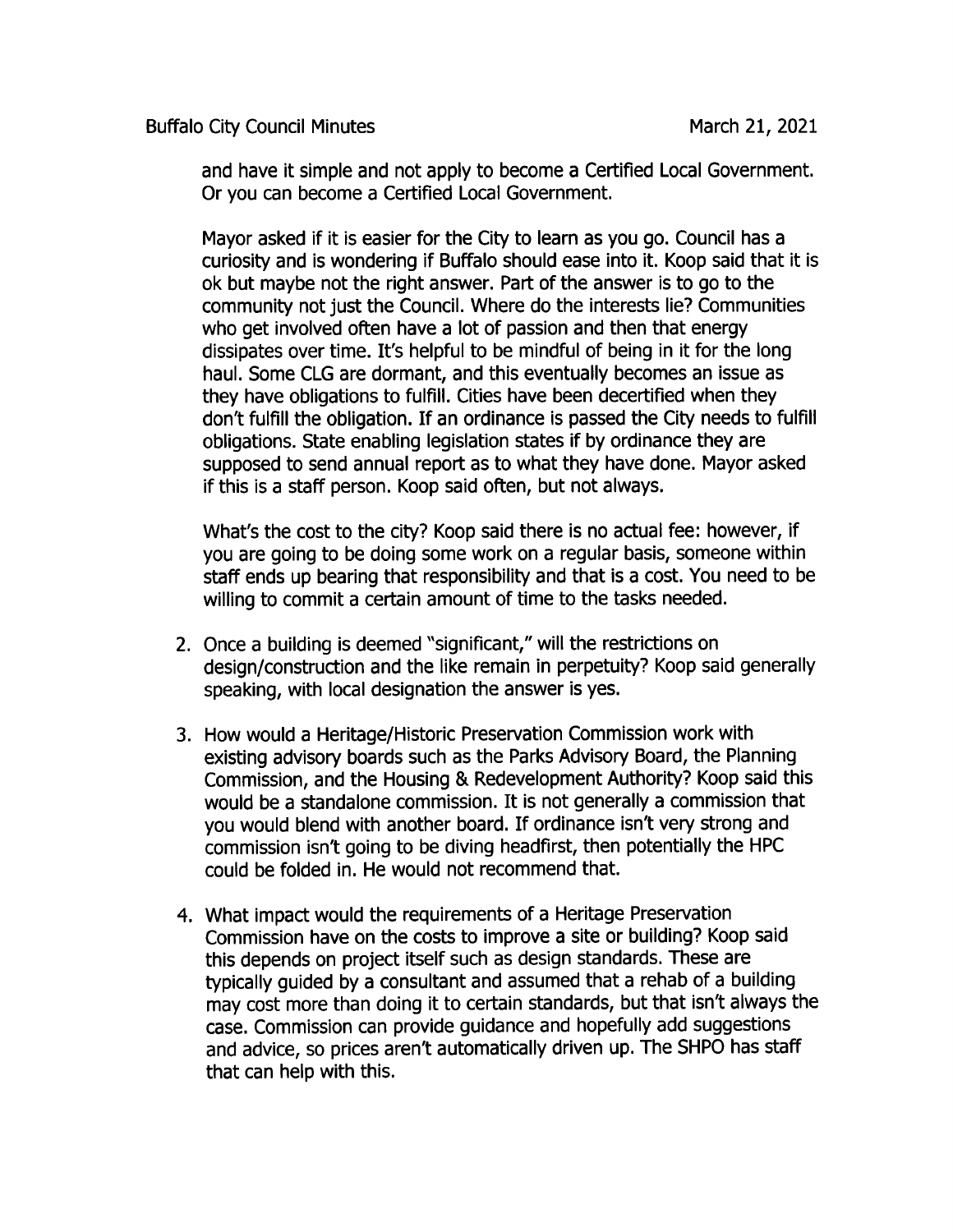5. Time requirement? Koop said this varies on how often the HPC meets. Some meet monthly, some may need to call an emergency meeting. Others only meet quarterly if not needed to meet to review. Varies on agendas and having to deal with day-to-day basis. Many activities are a little farther down the horizon. They think ahead to protect resources. When commission is set up, they aren't likely going to be having an owner come before them. He said there is a natural concern or border-line fear that a commission will slow things down or stand in the way of development. He doesn't feel this happens very often. Gave an example of 3% from St. Paul permits that were denied. Mayor asked staff how may permits would be anticipated. Administrator Bodin said she'd have to do some research. Koop said this often depends on the level of activity of the community.

Audience Questions

- 1. Shala Holm asked if cities on map shown are certified. Koop said no. 60 some that are only certified, and some have ordinance but not certified local governments.
- 2. Shala Holm asked if there was <sup>a</sup> certified advisory board would there be funds to help established guidelines for facades. Koop said the funds are only available if certified.
- 3. Shala Holm asked how many permits would come through this commission. Administrator Bodin said she would have to research, but one that comes to mind would have been the St. Francis School.
- 4. Shala Holm asked if the commission deemed <sup>a</sup> building significant, but state or national level doesn't agree, does the local government still have the ability to deem it significant. Koop said yes you can locally designate property under ordinance. City is obligated to send to MHSO their proposed designation for them to review and comment.

Koop mentioned the downtown county site as there has been some discussion on if this could be <sup>a</sup> historical site. It would not be considered due to the two later additions.

Koop noted that for something to be listed the general rule of thumb is 50 years old or older.

Susan Mattson of the audience said she's interested in seeing what Dassel and Waseca did with the differences in ordinance language.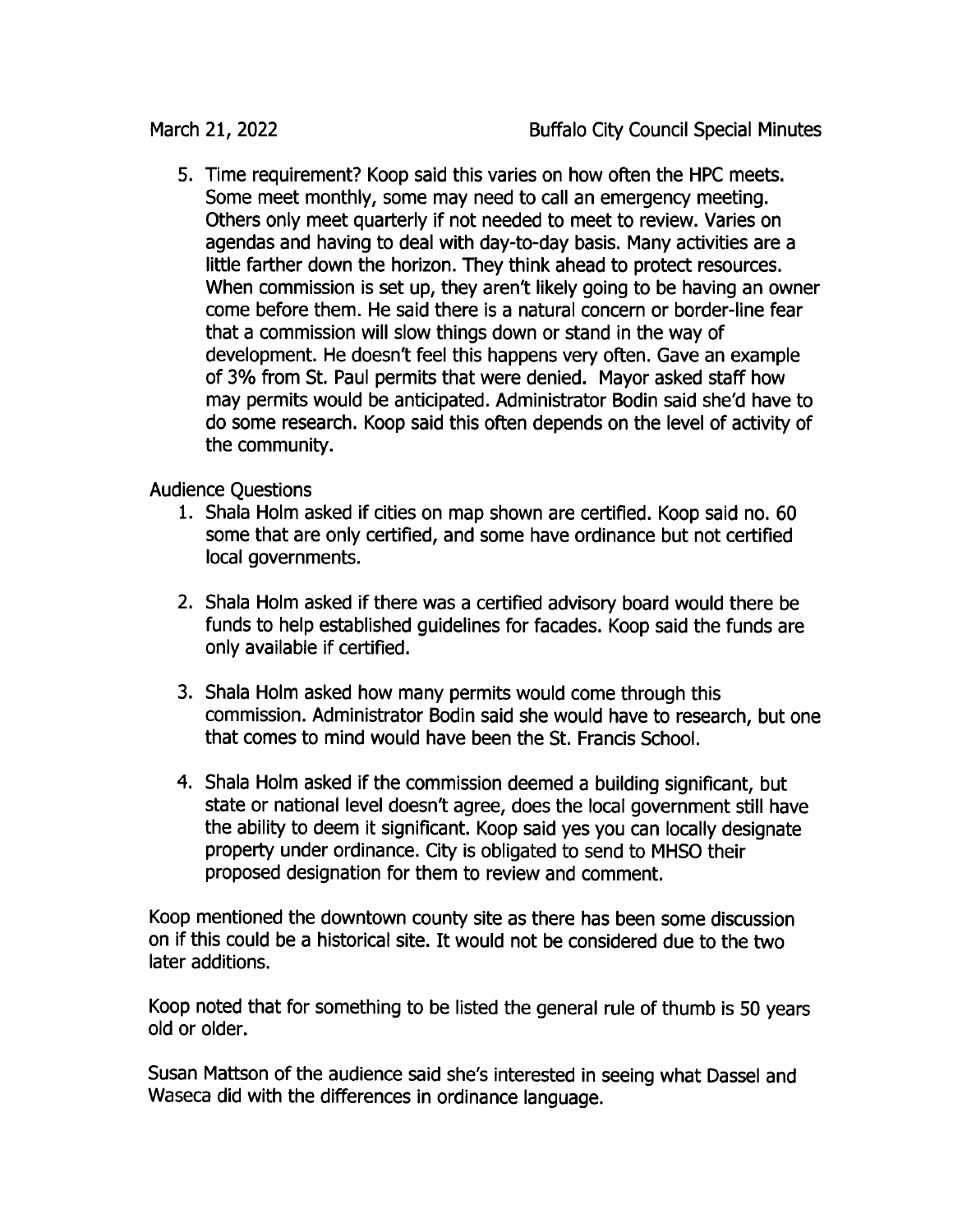Shala Holm mentioned the St. Cloud HPC and their rebranding to change the perception from regulation with no benefit to educate public, help people care about heritage preservation and history behind building. She talked about initiatives they are doing such as the century home plaques. She said this is how she sees Buffalo's HPC working.

im Holm of the audience asked who on staff creates these ordinances. Koop said the SHPO website has a model ordinance.

Council Member Downer asked about the current ordinance and lack of bylaws. Community Planning and Economic Development Director Kelly said the Code didn't include standards to be a certified through the appropriate process.

Council Member 0'Rourke asked if anything to stop <sup>a</sup> building from being torn down? Kelly said only if it was required to go before Planning Commission. As Koop mentioned earlier, if a private owner wants to move or demo a building they can.

Mayor asked if HPC can start as education and if that is an option. Koop said yes, it is possible, but he doesn't' have any examples.

Council Member powner asked who can make a nomination to get a building on national registry. Koop said technically anyone can, but a good national registration application should be done by someone who knows what they are doing as they are complicated.

Council Member Downer asked if certified as local government, can they tax/levy? Koop said no.

Koop discussed how a HPC might interact with the downtown plan statement Preserve the authentic design qualities of historic buildings and encourage reuse and reinvestment." This aligns nicely with an HPC. Plans have broad goals and projections and are generally not a mandate. He feels they could co-exist.

Mayor asked residents in the audience if there would be an agenda item they would want to get started? Mayor liked the St. Cloud rebranding idea but there is <sup>a</sup> staff issue, we don't have staff to give specifically to this. Shala Holm would like to see an identifier with history by the WPA wall by the library. She said she has filled out forms to get the wall as a national site but was told she needed structural engineering for authenticity. If the City became <sup>a</sup> Buffalo community